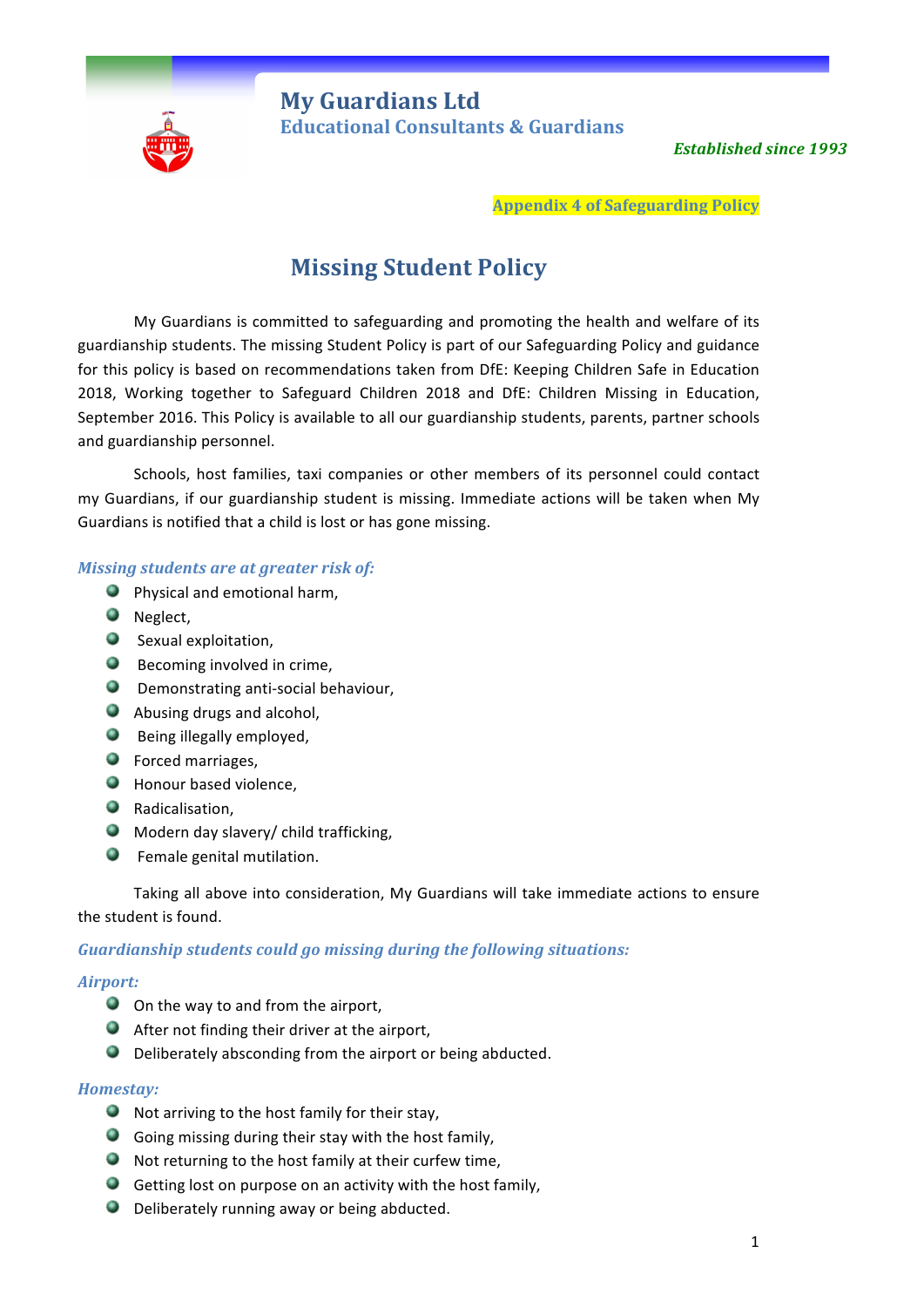#### *School:*

- $\bullet$  Not returning to school after an exeat weekend or school holiday,
- $\bullet$  Not returning to school at their curfew time,
- $\bullet$  Going missing on a school trip, activity or sporting event,
- $\bullet$  Deliberately absconding from school,
- $\bullet$  Not meeting their transfer to/from school or being abducted.

# *Missing from School:*

If a student is missing from school during term-time then the school will be responsible for taking the lead in investigations and will be responsible for liaising with My Guardians and parents. 

# *Missing at the airport or from the host family:*

If a student goes missing at the airport or during any time they are staying with My Guardians host family then My Guardians will be responsible and the following procedures will be followed: 

Contact Irina Bowman – Designated Safeguarding Lead on 07919425660. If a student is missing or there is a concern that a student's safety or wellbeing is at risk, it is essential that action be taken immediately. If a student is not home within 30 minutes of their curfew time then please contact DSL Mrs Irina Bowman 07919425660.

My Guardians has an Emergency response policy to deal with Emergency situations. Where there is a concern about a child's immediate welfare and safety then this will be referred to the police and the local authorities.

Following advice from the Designated Safeguarding Lead, host family may be instructed to contact the police and to file a missing child report. It is important that hosts have the following information ready.

- $\bullet$  A brief physical description of the child.
- $\bullet$  The child's full name and nationality.
- $\bullet$  Whether the child currently taking any medication.
- $\bullet$  Notes about what the child was wearing.
- $\bullet$  Details about where the child was last seen and who they were with

It will be useful if you give police any other information related to the incident, for example, if a student was upset, had argument over the phone with friend or parent that morning.

# *My Guardians will:*

- Inform the student parents immediately and ask them to try to make contact with their son or daughter. Host family must not contact the student parents.
- Inform the school and investigate where or who the student may be with.
- Stay in contact with the host family and the student's parents to keep them up-dated.
- $\bullet$  Stay in contact with the police and local authority until the student is found.

# If the student is found, or the incident is resolved:

- **O** The host family must directly inform the Designated Safeguarding Lead.
- $\bullet$  The Police will be informed if they have been involved.
- $\bullet$  The DSL will initiate a full inquiry, and provide a written report.
- $\bullet$  This report and the incident log will be kept securely in My Guardians Office.

# *After the incident:*

 $\bullet$  The host family or guardian will discuss the incident with the student.